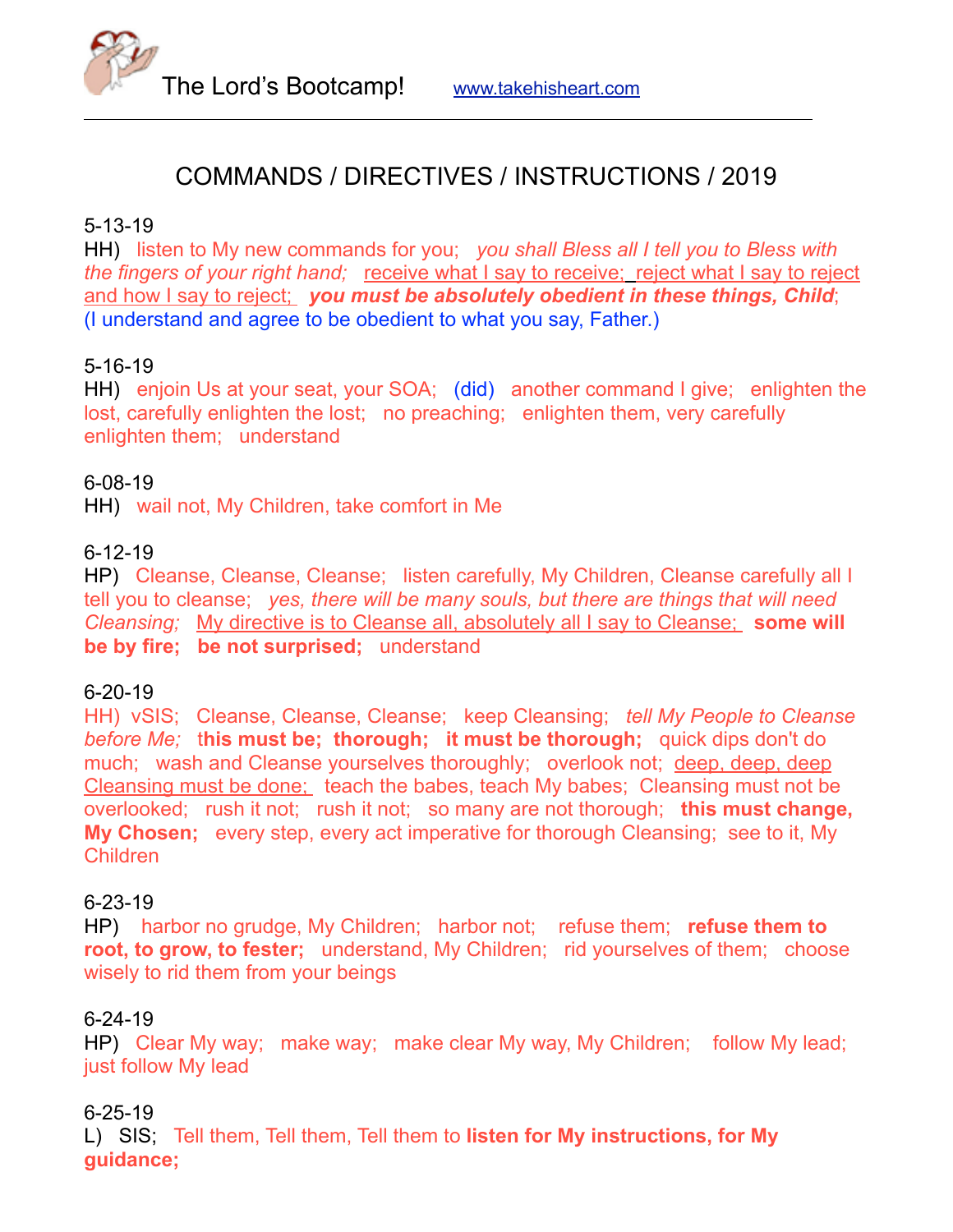HP) SIS; *render, render, render unto Me, My Children;* render all I ask of you; hold not back; hold not back; be legal in all; understand; always legal

# 6-26-19

L) petty, petty; My Children, recognize the works of pettiness and refuse it; allow it not in our midst; it must not take root; understand

# 7-04-19

L) Conjure; My Children, you must not Conjure; enter not into its clutches; understand; (WTLAOYNY, I LAAI disallowing all aspects of Conjure.) Hallelujah, Child, Hallelujah

## 7-06-19

10 minutes: next best step, Cherish Me; (After a bit I saw a young girl 7 or 8 years old walk into either a lush corn field or milo field. The leaves were about a foot and a half tall. She walked a few feet into the field and lay down between the rows. Immediately, I said in my mind, "Lord, I do not want to lie down in Your abundance.") come, work with Me

L) SIS; Share; Share as I direct, Child; be not shy in it; Be prepared to shout "Amen" when I tell you; be instantaneous in doing so; My timing is always precise and crucial; understand;

#### 7-08-19

HP) Provoke not, Provoke not; My Children, I adjure you to Provoke not anyone or anything; understand; I Provoke not and I expect the same of you each; think on this and understand;

#### 7-09-19

HP) prepare for Me a place, prepare for Me a place; (Father, what do you mean?) your hearts, your minds, your souls, your spirits,. Your entire beings; I want a place withing each; understand; (Yes, Lord, I ask for Your specific guidance in this.) receive instructions as I give:

HH) Bride, Bride, Bride, prepare to reign with My Son; allow Me to perfect; break the dominance of evil from you and permit Me to perfect; this must be, it must legally be; understand; you must truly understand; (Father, please guide us with complete understanding as You deem.) permit Me, permit Me, legally permit Me; (Almighty Yahweh, I legally permit You to perfect me as You desire. This I LAAI WTLAOYNY. Halleluyah!)

#### 7-14-19

HH) honor Me, My Children, truly give Me honor; (Father, I LAAI WTLAOYNY honoring You in all the ways I possibly can for You are truly worthy of all honor.) My Children, you must draw closer, ever closer to Me; I desire to bless you each, but you must draw closer, closer, closer; tell them, Child, tell them; be not satisfied lest ye grow stale and stagnate; understand, My Children; you must come closer, desiring for more of Me and yielding more, more of yourselves to Me; understand; Child, tell them tell them; tell them to think on these things and make a serious decision to come closer and to truly desire more of Me and be willing to yield themselves to Me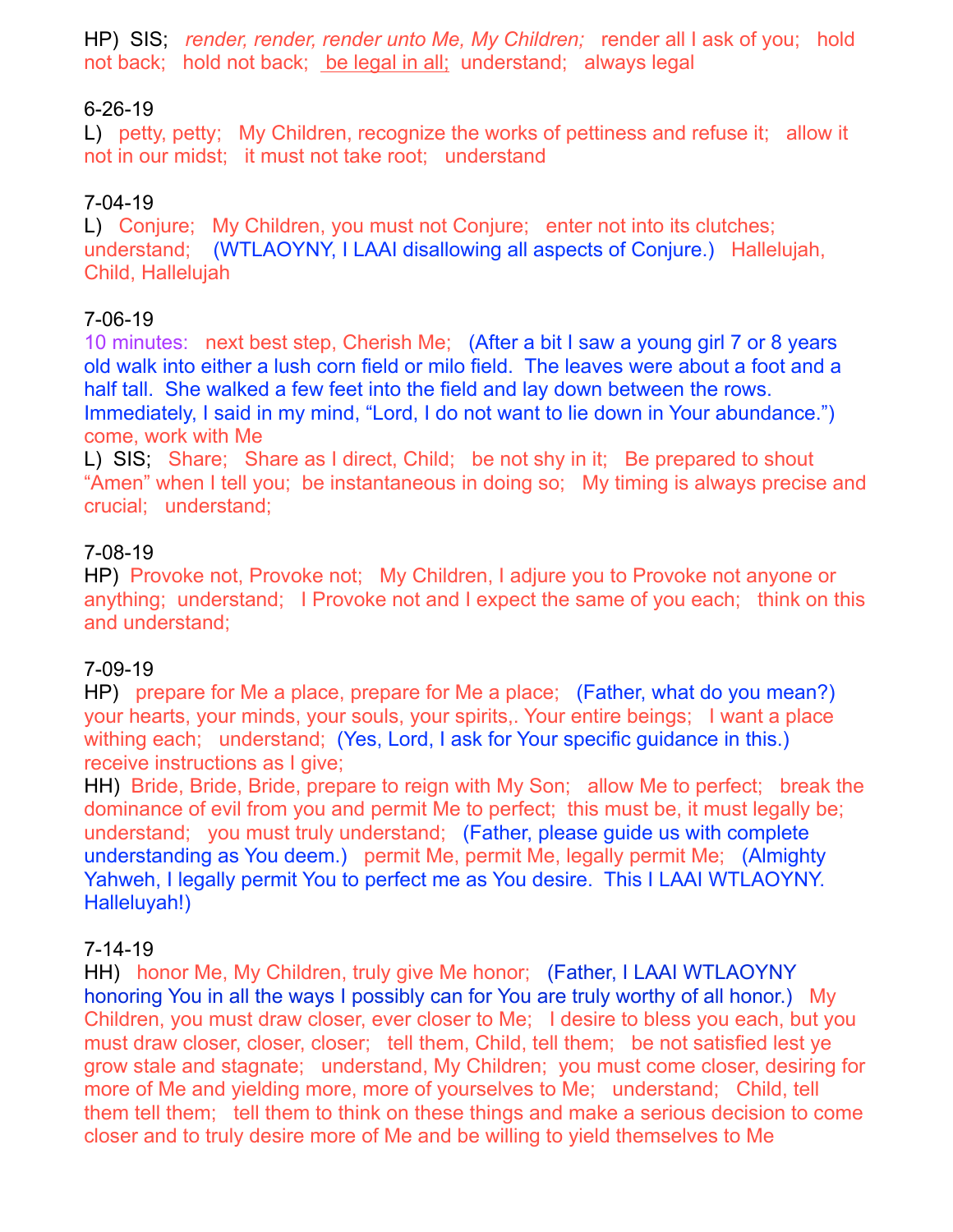# 7-15-19

HH) extend the homage to Me legally now; ( I LAAI WTLAOYNY extending homage to Almighty Yahweh legally so. Hallelujah!)

# 7-17-19

HH) (As I roiled up from the depths...) accelerate; (I roiled faster and faster.) delve deeper, Child, ever deeper; I have more to reveal through you; agree to delve deeper; (FATHER, I LAAI WTLAOYNY delving as deep as You desire for me to go and to receive whatever You desire to reveal.) so be it, so be it; Prepare to receive now; (I held out and up my hands... ) depths of healing, depths of healing, depths of healing; (Immediately my hands became hot. The right hand was much hotter than the left. After a bit...) your eyes, your eyes, they will know My healing is coming forth from watching your eyes; your eyes will change, your eyes shall change; now write it; (did) be not hesitant to allow Kyle to hold the healing sword during these times

# 7-18-19

HH) lengthy; I have given you, My Children, many instructions; I am a God of detail; begrudge not My details for they each are important; I could not have created all that I have without seeing to each and every detail and facet; My Children, you too must be thorough in all I ask of you; I desire for you to experience the success of being diligently thorough

# 7-30-19

L) SIS; go forth, Child, aligned anew with Me (Hallelujah, Lord, thank You. Be it now as You say. I LAAI WTLAOYNY being aligned anew with You, Lord.) Amen, Child, Amen

HP) SIS; cling unto Me; (did) SIS; push forward; push with gusto; (did) now get ready; watch, hope, and pray; Child, watch, hope, and pray; (Yes, Lord, I choose to watch, hope, and pray as You say.)

# 7-31-19

HP) get on board; tell all who will to get on board now so they be not left behind; imperative they not procrastinate; (I understand, please help and guide us in this.) be it so, be it so;

HH) Child, tell of My angels; educate all who will listen; (Yes, Father, I ask You to lead me to whomever will listen.) yes, follow My lead; (Yes, Lord, I gladly choose to follow Your lead.) step by step by step; no running nor leaping, it must be step by perfect step; Let My Righteousness Reign; Let it Reign, Let it Reign; (I agree, Father, so I do legally let Your Righteousness Reign and I LAAI WTLAOYNY the Reign of the Lord's Righteousness.) Hallelujah, Amen, Hallelujah;

# 8-01-19

HP) tongues, tongues; deny not My tongues; (Father, I agree and do not deny Your tongues, but rather I LAAI them WTLAOYNY.) Hallelujah; now pay attention to them

# 8-04-19

L) accommodate; Child, prepare yourself to accommodate; (Lord, how do I do this?) free your heart, free your heart; (Lord, I choose to free My heart according toYour Will and Plans and I LAAI WTLAOYNY this freeing of my heart.) so be it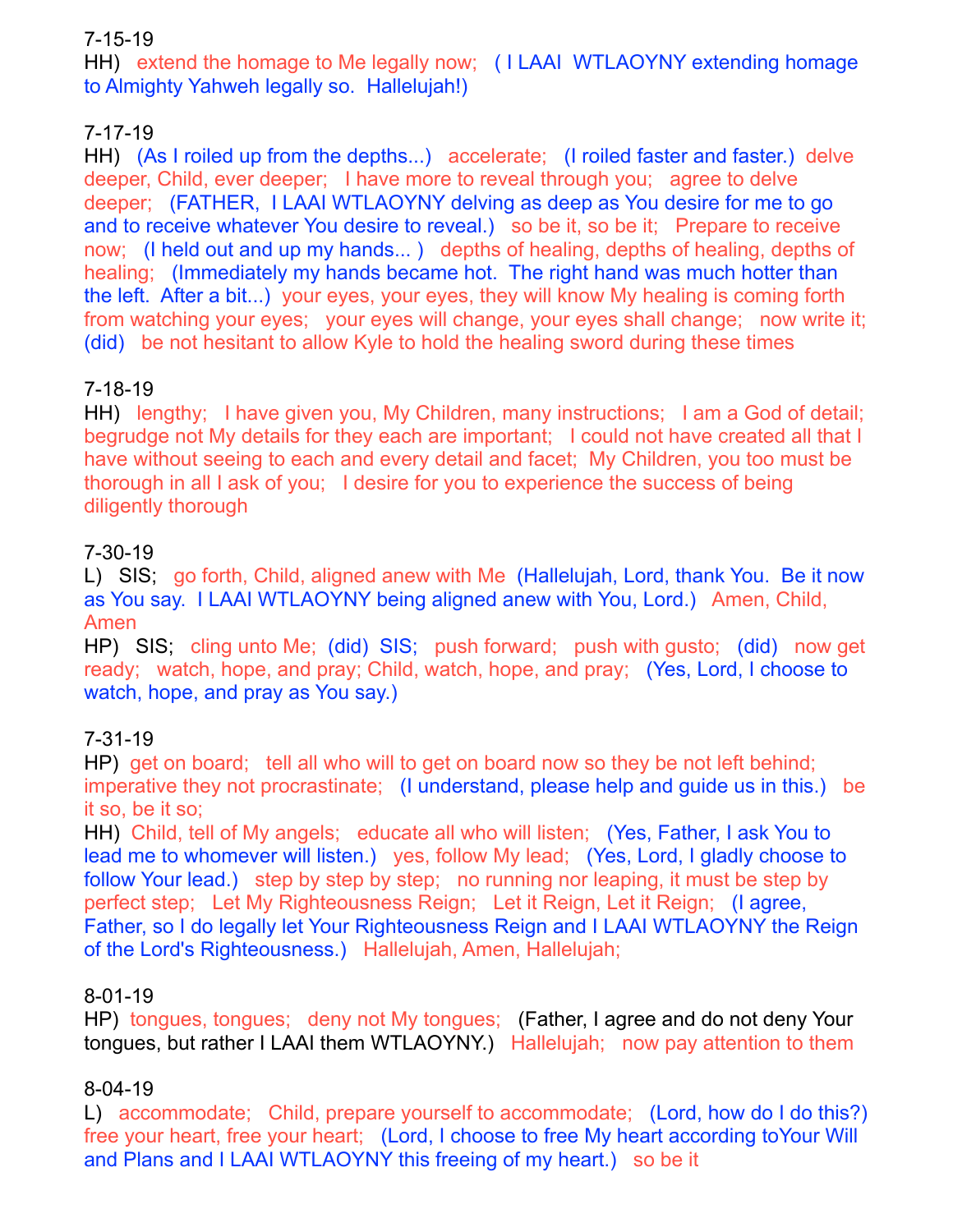## 8-05-19

HP) (As I stood waiting for instructions...) enter into My Kingdom; (How do I do it, Lord?) take a step and lift with truth; (did – TPHR) (after a minute or so) enter on in; (What about tending to the Praises?) call them tended; (did)

HH) (I entered and stood briefly wondering what to do...) come before Me; (did and bowed) sit in the seat and allow My anointing upon you; (did – legally allowed the anointing) hope, that for which you have hoped shall be; (Thank You, Father) ( At this point Dennis came home early but went to the basement.) (What do I do?) receive what I have said and given; (Lord, I LAAI WTLAOYNY all that You said and gave to me and I receive it all, legally receive it all and LAAI WTLAOYNY the receiving of it. Halleluyah!) Amen, truly Amen

## 8-06-19

HP) understand My longings for you, My Children; (Yes, Lord, please guide us in understanding Your longings for us.) I shall; excited; My angels are excited and ready; be ye also; (Yes, Father, again please guide us in being completely ready as You deem.) follow after Me, My Children; Follow after Me

HH) be agile; yes, agile in the work I call you to; Child, you must be; (I understand, Lord.) your awareness levels must be agile; your reactions must be agile; your eyes, your eyes, your eyes must, must be agile; Child, take in, grasp all I am and am about to reveal to you; (Father, I legally choose to grasp and take in all You have for me and I choose to be agile as You say. I do LAAI WTLAOYNY all these things Almighty Yahweh has just asked of me. Halleluyah!) yes, legally done so they now are; Halleluyah, Child

# 8-08-19

L) sugarcoat nothing; be not afraid to come before Me; come before Me, come before Me; sincere, sincerely come before Me; come before Me and allow Me, legally allow Me in all matters, understand; tell them

HH) Child, I desire for you to take comfort in what I am about to do; (Thank You, Father, I shall, legally shall.) let there be no dismay or surprise; immediately see it for what it is and take comfort in it; (Yes, Father, I agree to Your desire.) good; now be ready to join the others and minister whenever, wherever you can; understand; (yes, Lord)

# 8-10-19

HP) invoke legally My presence where I desire in your midst; (Yes, Lord, I LAAI WTLAOYNY the legal invoking of Your presence in our midst wherever You desire and whenever You desire. Hallelujah!) well done, Hallelujah and Amen

## 8-12-19

HP) take My directions, take My directions; follow them exactly, My Chosen; My words, My words, examine them, study them, take them in; take in every facet and detail; so many have been overlooked; tend, tend, My children; (I agree, Father, please guide us.)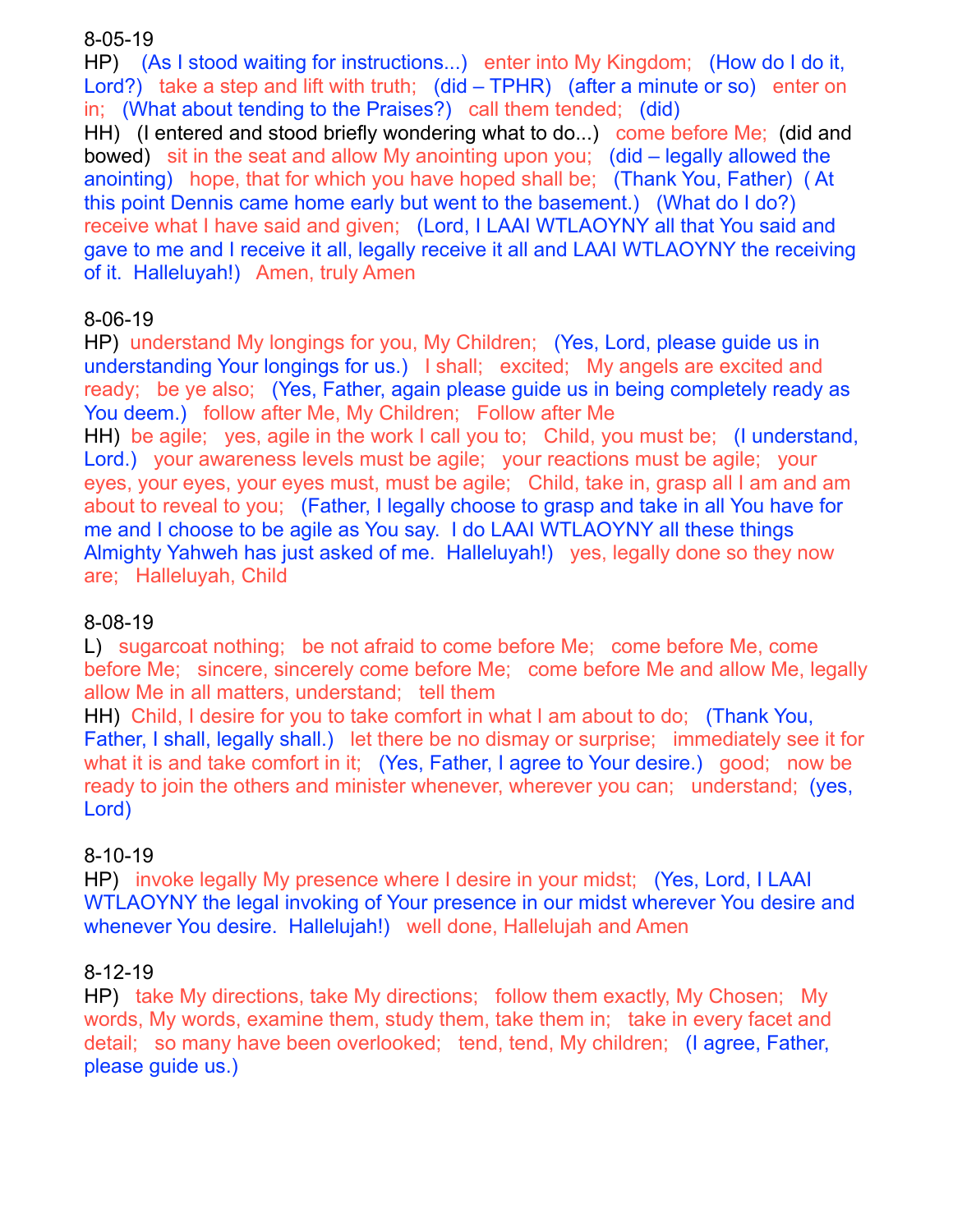## 8-14-19

HP) be ready, Child; much coming; much is coming; I call upon you, Child, to be ready to receive and do as I ask; (Yes, Lord, I choose to be ready and receive and do as You ask. I LAAI WTLAOYNY this choice. Hallelujah!) Amen

# 10-18-19

HP) study Mt priorities; yes, My priorities; overlook not any detail; *bring them all into focus;* adjust as I say to adjust for perfect focus; understand; (I choose to, Lord.) good

## 11-06-19

HP) SIS; go forth, Child; be prepared to go forth as I say, where I say; understand; *be not surprised at My directives I have for you; be not amazed or surprised;* be ready, be ready, Child

HH) hither, hither, Child; **come as I say, as I call;** understand; (Yes, Lord, and I choose to come as You call.) I have called you, I have called you by name; you are My called, My Chosen;

## 11-07-19

HH) Child, place your hands on these words and absorb them; **Child, from now on you must do this at the end of each meeting;** (Yes, Father, I understand and choose to do so.)

## 11-13-19

L) SIS; juncture; We are at a juncture; aware, My children, *you must be consciously aware* of circumstances all around; **let there be joining only if and when I say;** understand; (Yes, Lord, I do.) significant happenings occurring; *be totally, acutely aware;* Core specifically

## 11-14-19

HH) vSIS; configuration; Child operate in My configuration; (Yes, Lord, please lead me in it.) follow Me, follow Me

## 11-16-19

L) Cleanse, Cleanse, Cleanse all I tell you to cleanse; **be prepared to do a great cleansing;** be not surprised or amazed at the greatness of this cleansing

## 11-20-19

HH) this night, this night, Child; **bow before Me before you sit;** bow and yield all to Me; *just you, Child; the rest need not notice;* **establish; you must first establish this as I lead you; understand;** (Yes, Lord) you will be representing the Core; understand; (Yes, Lord) *tell them later so they too may bow with you for the rest of the body;* (Yes, Lord) **significant, significant acts covering much;** be not remiss; you must be the first ones for all are not ready for immediate steps that must be taken; are you, My Core, ready to act on their behalf; answer yet this night; *consider and answer*